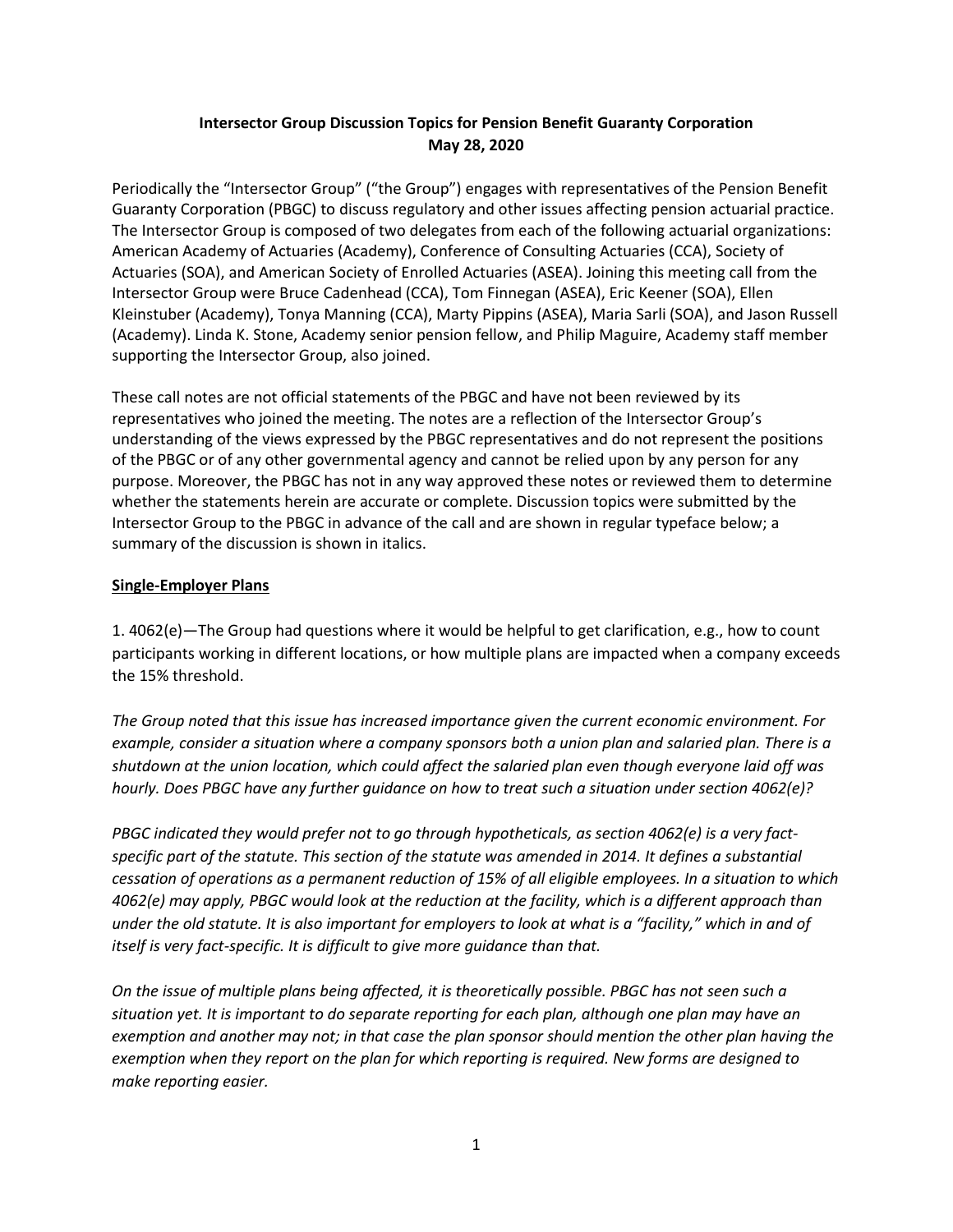*The Group asked regarding the original example, consider if the company shuts down one location, covering only union employees, which represents 20% of the company's workforce. Would this shutdown affect the company's salaried plan, because the total number of eligible employees was reduced by more than 15%? No direct answer was provided.*

2. Uncashed checks for missing participants in a plan termination—The Group had questions around this that were submitted as part of the "Blue Book" process; PBGC may be planning on posting a response on the practitioner Q&A page, but it would be helpful if there was information to share now.

*The Group noted that with respect to uncashed checks for participants in the missing participant program under section 4050, PBGC accepts participants as missing under certain circumstances. The Group has questions about participants in other situations. For example: (1) uncashed checks from before plan termination; (2) when someone who has several uncashed checks but has since resumed cashing later checks; or (3) when someone dies before cashing check(s).*

*PBGC elaborated on these scenarios. First, discussing a participant who took a lump sum, did not cash the check, and then the plan subsequently terminated: An individual in a situation like this would qualify for the missing participant program.*

*Next, take the situation of a participant with one or more missed checks who cannot be located and who has no named beneficiary. If the participant cannot be located and cannot be confirmed as deceased, then yes, they are considered to be missing and would qualify for the program.*

*By contrast, a participant would not qualify as missing if they failed to cash a number of checks but are now cashing later checks. In this situation, the plan sponsor should be able to contact the person and get them to cash their prior uncashed checks. While such a participant would not qualify for the missing participant program, the plan sponsor can contact PBGC for assistance.*

*Lastly, consider the example of a participant who took a lump sum cash out but died before cashing the check and did not have a named beneficiary. In this situation, whether the participant qualifies for the missing participant program would be a facts and circumstances determination. If the plan sponsor cannot sort out the issue on its own, it should contact the PBGC to determine the best path forward.* 

*The plan sponsor should also consider what the plan document says to do in these situations. It is difficult to answer hypothetical questions broadly, because there are so many variables. The plan sponsor should do its best to administer the plan according to the plan's provisions. Again, if the plan sponsor is struggling or reaches a roadblock, it can contact PBGC for guidance.*

*PBGC also noted that the PBGC website has a practitioner FAQ page: [https://www.pbgc.gov/prac/faqs.](https://www.pbgc.gov/prac/faqs) PBGC is in the process of updating this page, but has been prioritizing other matters recently. PBGC encourages plan sponsors to check the FAQ page, as well as the applicable regulations, to determine whether an individual would qualify for the missing participant program.*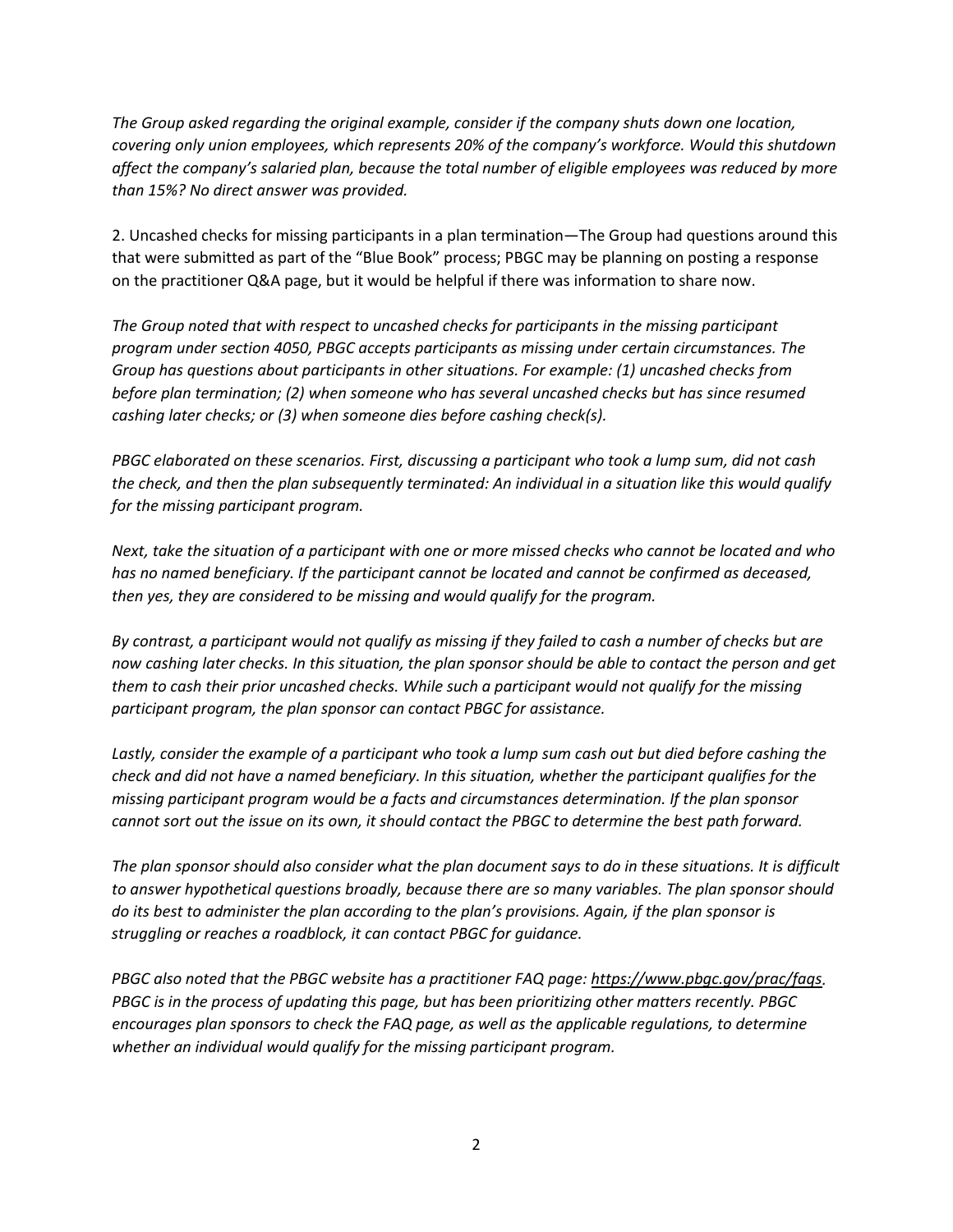*PBGC also noted the importance of recognizing that the applicable regulations are specifically concerned with a participant who is still missing when the plan is terminated, not participants who are missing when the plan is ongoing. In any event, the plan sponsor must conduct a diligent search and send the required notices before the participant can be considered "missing."*

3. Plan termination audits—Does PBGC anticipate any changes to the 300-participant threshold for random audits vs. auditing every termination?

*The Group expressed its understanding that PBGC's current policy is to have a 100% audit rate for terminating plans with at least 300 participants, and to randomly audit plans below that threshold. The Group has heard a rumor that there currently are not enough plans terminating to reach the number of audits PBGC is targeting each year. Does this mean there will be close to a 100% audit rate, even for smaller plans?*

*PBGC indicated that there is no truth to that rumor. There are enough plans terminating so that small plans will not be subject to a higher audit rate.* 

4. Reportable Events and Early Warning Program—Is PBGC looking at any specific areas more closely? E.g., the Group saw one situation where PBGC seemed to ask more questions around an active participant reduction.

*The Group recounted, with respect to reportable events, situations where there have been very detailed follow-up questions on active participant reductions. The Group would like to get a sense of whether PBGC is paying closer attention to some areas than others. Are some events considered greater risks than others?*

*PBGC answered that processes have not changed. As one could imagine, there is more activity with these programs during an economic downturn. PBGC reviews public information and does its own research. A number of companies that are filing could qualify for the low default risk waiver. PBGC typically does not follow up on these situations.*

*Single-cause events tend to raise more questions about the nature of the shutdown or restructuring. This may be a sign there is more trouble coming for the company. Plans with very few actives may be more likely to trigger reporting thresholds, but they often do not require much follow-up.*

*The Group asked whether there has been any change in policy/metrics for the Early Warning Program. PBGC confirmed that there is no change in PBGC's policies and methodologies. That said, activity levels and risk levels change with economic circumstances.*

*PBGC encourages companies to consider low default risk waivers. PBGC does not want companies and the PBGC to utilize too much time and resources preparing and reviewing filings when the risk is low. PBGC is willing to walk plan sponsors through the determination of the low default risk waiver.*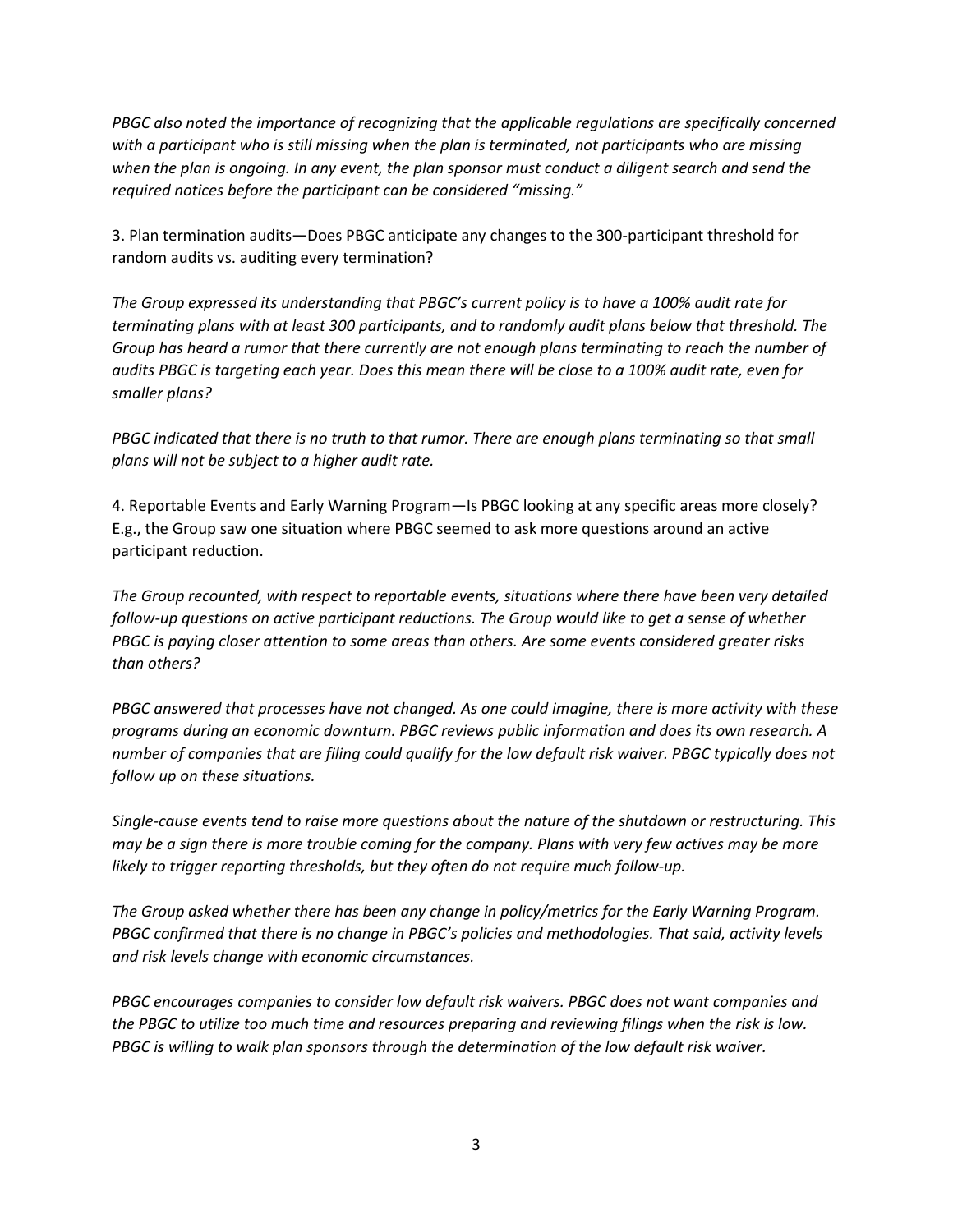*PBGC has added reporting requirements for active participant reduction filings, including actuarial reports and company financial statements. It is important for plan sponsors to make sure filings are complete. PBGC emphasizes that these filings should include company financial statements, not plan financial statements.* 

*PBGC also mentioned that many plans have reported that they missed contributions due April 15, 2020. Contributions not paid on this date were not "missed contributions," because Congress moved the deadline to January 1, 2021, under the CARES Act.*

*Plan sponsors and practitioners should sign up for "what's new" emails from PBGC to learn of any changes or developments.*

*PBGC noted they are working mostly on COVID-19-related guidance.*

*PBGC has observed that many loan defaults (\$10 million or more) have gone unreported. When a company defaults on a loan, that is a reportable event. In these situations, PBGC has found there is often a disconnect between the company and the actuary. PBGC encourages plan actuaries and plan administrators to talk with companies about reportable events in advance, and not wait for the reportable event to occur. PBGC has raised this issue before and wants to re-emphasize it.*

*The Group noted that in many cases, the people at the company (e.g., human resources) with whom the actuaries are working are not the same people who are connected to events like a loan default (e.g., finance).*

*PBGC noted that PBGC's website has a printout on reportable events to make it easier for practitioners to talk to plan sponsors about reportable events.*

5. The Group expects that there may be a surge in funding waiver requests—What are PBGC's thoughts on (a) the ability of IRS/PBGC to handle a surge and (b) the demonstration that the financial difficulty is temporary and the company will be able to handle the funding requirements in the future? No one really knows how quickly the economy/certain industries will (or won't) bounce back, so any thoughts on what the company might need to provide to demonstrate this would be helpful.

*PBGC answered that they can handle the surge in funding waiver requests but cannot speak to IRS' capacity. Only waivers over \$1 million require PBGC input, but all waiver requests are reportable events. Note that calendar year 2020 waiver requests are due by March 15, 2021, and contribution requirements are delayed until January 1, 2021, under the CARES Act. PBGC hopes to know more about the current situation by then.*

*As for financial projections, the best practice is to be as detailed as possible, including the documentation of underlying assumptions. If a company is doing its best possible prediction, it needs to document the rationale for key assumptions. For example, if a company says its revenue will decline by 20%, PBGC will ask for information that forms the basis of that assumption.*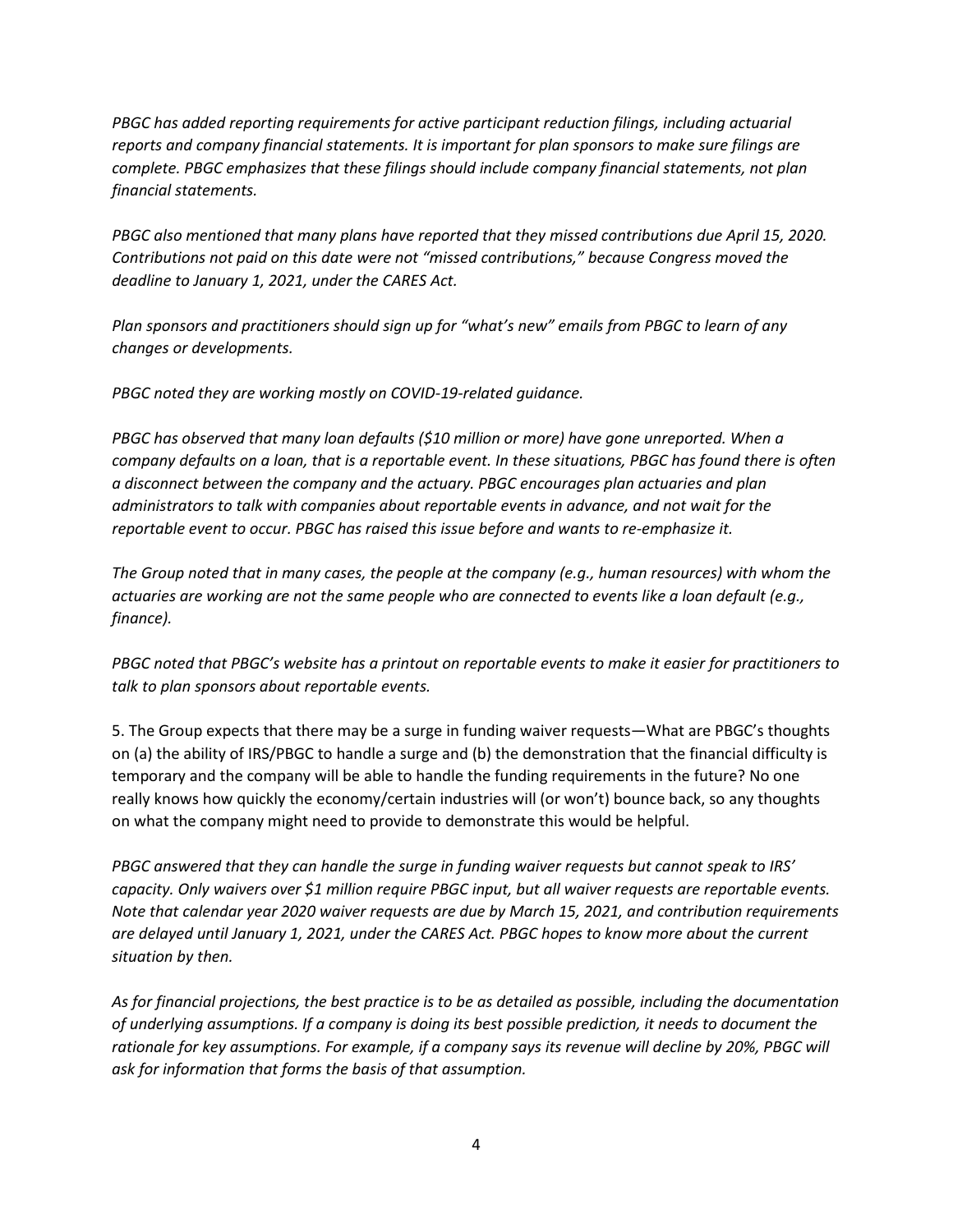*The Group responded that companies may want to file early, but asked whether there will be pushback from the agencies for companies to wait until more is known about the current situation and recovery. PBGC deferred to the IRS but opined that it is likely that they would require the company to wait until the end of 2020. PBGC suggests that the Intersector Group raise this question with the IRS.* 

6. Is PBGC planning to answer some of the questions submitted in lieu of the Blue Book on the Practitioner Q&A page? In particular, the question about whether PBGC wants to receive reportable event filings related to the "75% of prior year" active participant reduction attrition event trigger – if that happened during 2019 (i.e., before March 5, 2020), technically that falls under the old regulations and would need to be reported later this year.

*PBGC replied that yes, those events are required to be reported, but PBGC doesn't see many that trip the 75% threshold but not the 80%. Plan sponsors can always ask PBGC for a waiver for a reportable event. Form 10 provides instructions on how to request a waiver via email, including the information to include in the email.*

*Some of the other questions will be answered on the FAQ page when PBGC is done with COVID-19 guidance.*

7. Any update on possible timing for release of guidance regarding PBGC lump sum assumptions?

*PBGC has been working on guidance on lump sum assumptions and is taking the comments seriously but has been prioritizing other matters related to the COVID-19 crisis. PBGC hopes it will release guidance before the end of the year. PBGC understands that time for implementation is needed and assures that the guidance won't put tight timeline restrictions on plan sponsors.* 

8. There are a lot of questions about how the funding restoration plan requirements for Cooperative and Small Employer Charity (CSEC) plans work—is that something PBGC would expect to work with IRS on guidance about? Or does this not affect enough plans to be on PBGC's radar?

*PBGC always reviews IRS guidance but doesn't work with IRS on the guidance. It is premature to know whether guidance is forthcoming.*

*The Group mentioned that there are only about 30 CSEC plans; whether these plans will be in funding restoration status depends on how this year turns out.* 

*PBGC encourages plan sponsors to reach out to PBGC to discuss. These are special cases.*

 $\sim \sim \sim \sim$ 

#### **PBGC Questions to Intersector Group**

What concerns are you hearing from plan sponsors in the pandemic?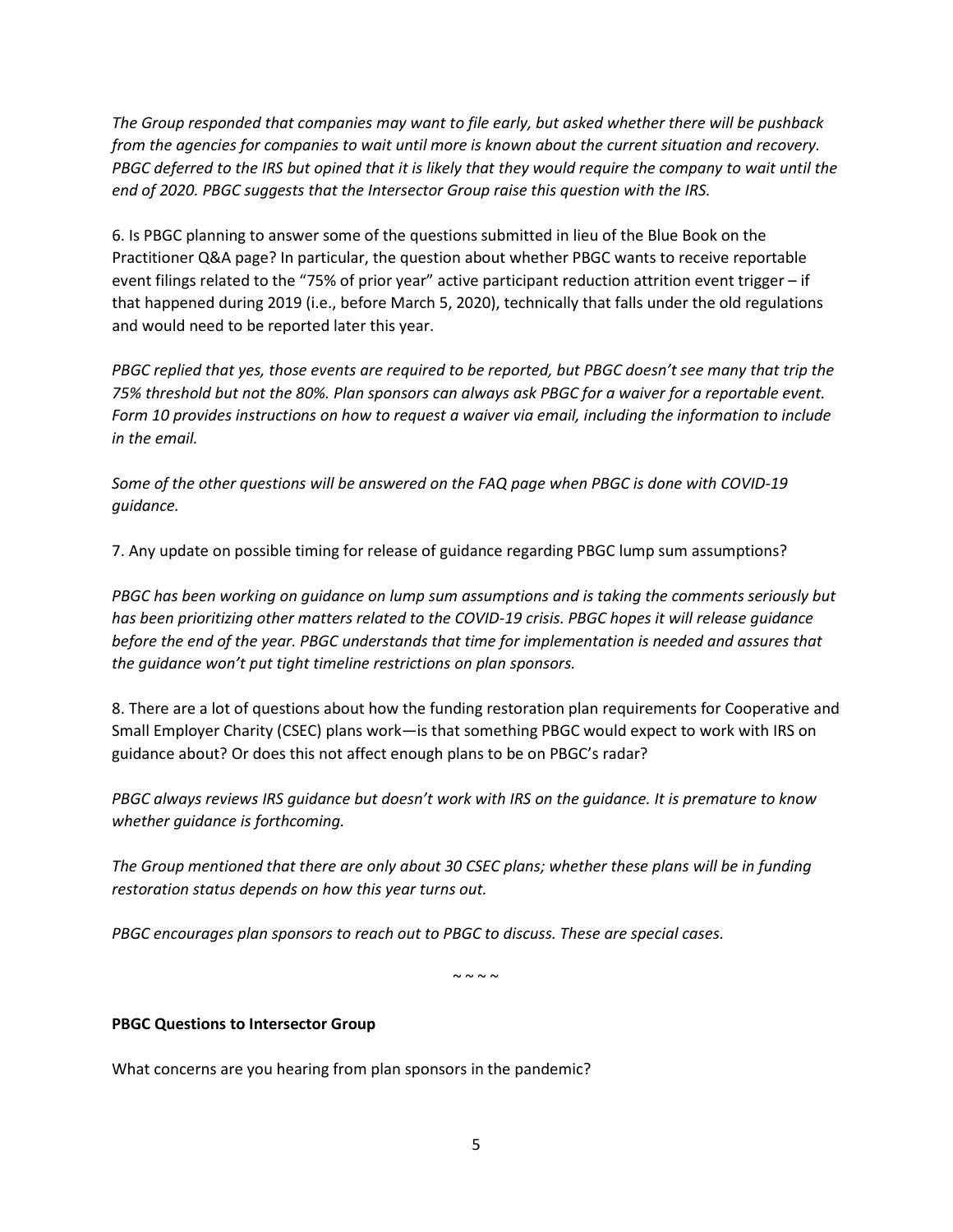*Perhaps the biggest concern from plan sponsors is their ability to make required contributions. Some plan sponsors are considering early retirement windows to reduce their workforce. Some plan sponsors that were moving toward plan termination are now deciding to delay.* 

*On the topic of funding waivers or delayed contributions, it is important to note there is a wide range of company situations. Some companies are fine, some are not fine, and some are in between. Reasons for delayed contributions are varied and depend on the company's situation. Some companies want to preserve capital, just in case.*

### **Multiemployer Plans**

1. Pending regulations on withdrawal liability—The Group understands PBGC may be working on regulations for withdrawal liability. Are there any updates to share?

*PBGC is considering regulations under section 4213 of ERISA, related to actuarial assumptions for determining employer withdrawal liability. Still working on finalizing 2019 MPRA proposed regulations. Other than that, PBGC has no updates to report.*

2. Further updates to Schedule MB—Are there further updates to the Form 5500 Schedule MB under consideration? Is there any input the actuarial organizations could provide?

*PBGC has nothing definitive they can talk about at this point in terms of new items on the Schedule MB. PBGC, however, raised the following points related to the Form 5500:*

*New instructions for reporting business code on Form 5500: For 2019, PBGC proposed updates to the instructions related to business codes on the Form 5500. For example, plan sponsors should not describe the plan as a labor organization, financial institution, or insurance company, but instead indicate the industry of the employers and covered participants (such as construction, transportation, etc.). PBGC emphasizes that there are new instructions to the Form 5500 that should be clearer on how plan sponsors should report the business codes for their plans.*

*Actuaries should work to ensure Schedule MB entries are correct on the Form 5500 filing. PBGC also encourages actuaries to work more closely with the Form 5500 preparer. PBGC has observed many cases in which the Form 5500 filing contains blank or incorrect entries for the Schedule MB. These data gaps and errors make it more difficult for PBGC to perform analyses on these plans.*

*Two new Schedule MB items to note: PBGC notes there are two new items on the 2018 Schedule MB that are often being handled incorrectly. One is the required attachment to Line 3, which should report the amount of withdrawal liability payments included in contributions for the plan year. If this attachment is missing, PBGC will be calling the plan actuary or plan sponsor. The other item is Line 4f, which should indicate whether a plan in critical status is projected to emerge from critical status or become insolvent, and in which year the event is projected to occur. PBGC notes that this line is often filled out incorrectly and urges plan actuaries to review the applicable instructions closely.*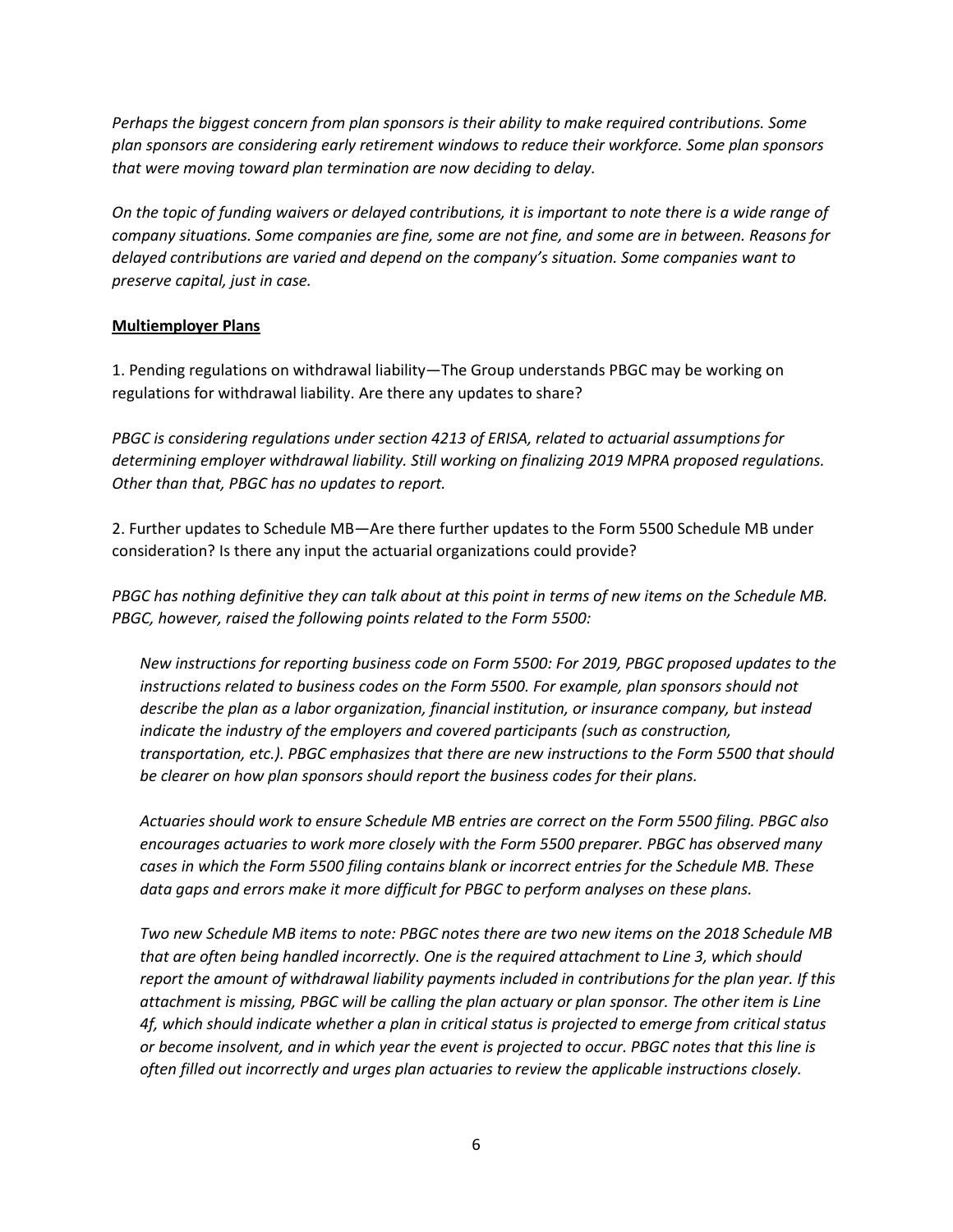3. Survey of plan provisions, accrual rates—The Group understands that PBGC has been working on a study of benefit levels for multiemployer plans. Does this study focus on accrual rates only, or does it include other plan provisions? Are there any updates to share on this study?

*PBGC answered that the study focuses on accrual rates and types of benefit formulas. It also covers retirement ages, ancillary benefits, and optional forms of payments. PBGC is still working on it.*

4. Study on administrative expenses—The Group also understands that PBGC has been working on a study of administrative expenses for multiemployer plans. Are there updates to share on this study? Are there key findings worth discussing?

*PBGC released a new supplemental data table on administrative expenses at the end of 2019, which updates the 2017 study. The study reviews administrative expenses for multiemployer plans, both as a percentage of benefits paid and per participant. The study looks at expenses for plans by zone status, industry, and plan size. There are no significantly different conclusions or trends from the prior report, but the latest report includes a few new exhibits that bullet point key issues.*

*This type of report is a valuable resource for plan sponsors to use in benchmarking their cost of administration against other multiemployer pension plans. PBGC will explore means to increase awareness of this report within the multiemployer community and would appreciate advice.*

5. Final rule for terminations and insolvencies—The Group understands that PBGC has been working on final guidance for plan terminations and insolvencies. Are there any updates to share on this front?

*PBGC published the final rule on terminations and insolvencies at the end of 2019 (see link below). The final rule is effective July 1, 2019, and covers three areas. Under the new rule, plan sponsors can send participants a combined notice (Combined Notice of Insolvency and Notice of Insolvency Benefit Level). Also, a plan terminated by mass withdrawal must complete a valuation only once every five years if the liability is \$50 million or less (previously was every three years if \$25 million or less).*

## *<https://www.pbgc.gov/sites/default/files/final-terminated-insolvent-reg-instructions.pdf>*

*In situations involving terminated and insolvent plans, PBGC wants as much information as possible on withdrawal liability assessments. For example, plan sponsors should specify reasons certain employers weren't assessed, payment schedules, etc. This is new information required for future plan years. Plan sponsors should see the PBGC website for more information.*

*Plan sponsors should note that all related applications and filings should be done through the e-filing portal. Users must establish a profile, then they can attach documents through the portal. Plan sponsors will find the e-filing instructions helpful.*

6. Guidance on facilitated mergers—PBGC recently approved its first financially assisted facilitated merger. Does PBGC have any commentary or guidance to share from this experience?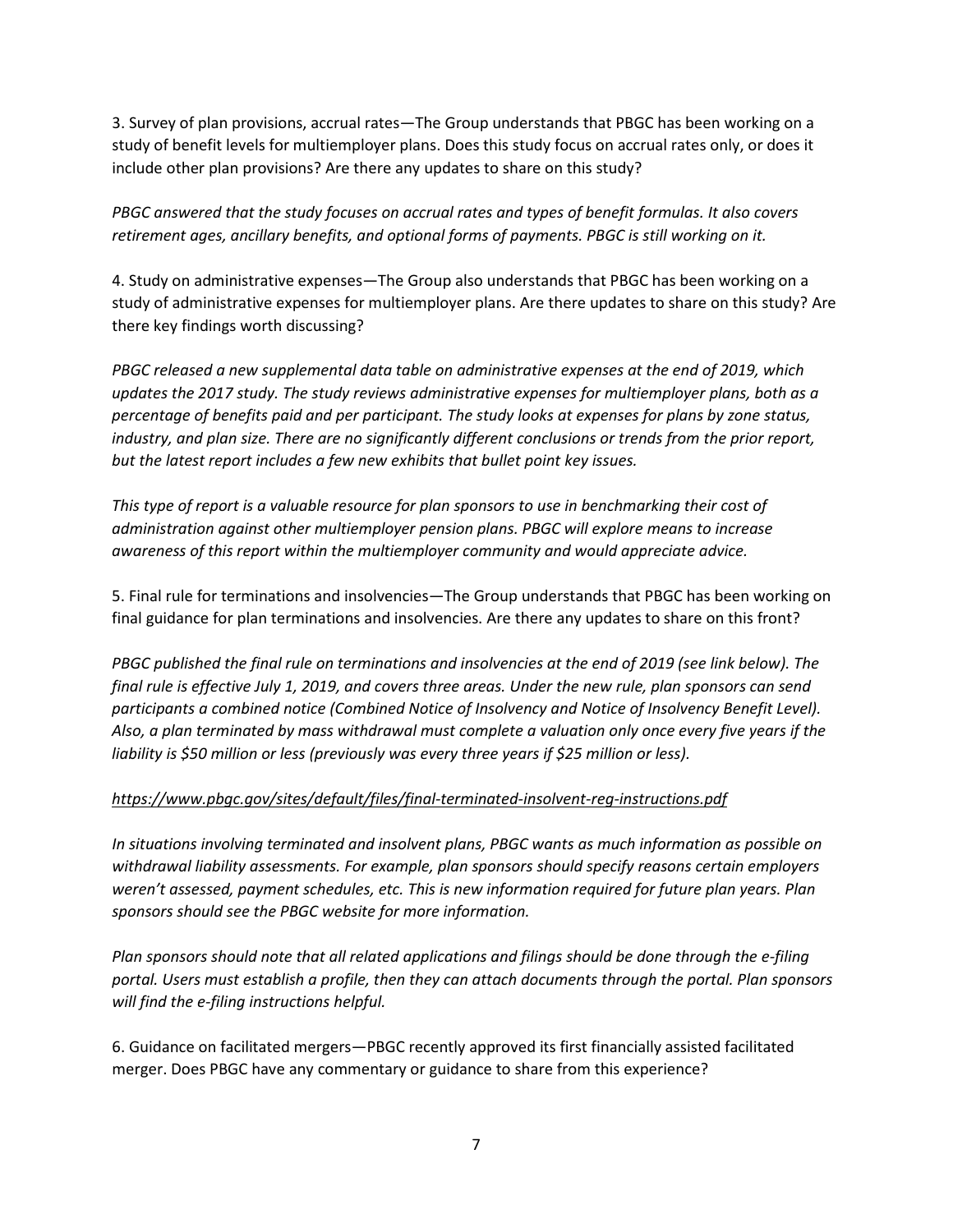*PBGC has only gotten one formal application for a financially assisted facilitated merger, which was approved in December 2019. The situation involved two Laborers plans in New York state. PBGC believes there have not been more applications because the requirements for financially assisted facilitated mergers are restrictive in terms of which situations will qualify.*

*For example, consider a large green zone plan in the same trade as a small critical and declining plan. Unfortunately, the rules prevent a financially assisted facilitated merger between two such plans. One of the requirements is that the financial assistance must be needed for the merged plan to become or remain solvent. Another is that benefit security not be impaired. As a result, situations that may appear ideal for a facilitated merger will not meet the requirements for PBGC financial assistance.*

*Another barrier is that the Treasury Department has interpreted the applicable statute to say that benefit suspensions must be undone if a plan that was previously in critical and declining status is merged with another, unless the suspension is needed for the merged plan to remain solvent.*

*PBGC's intent with regulations it issued in 2018 was to give as much flexibility as possible on demonstrating solvency. Plan sponsors may anticipate some level of reasonable adverse experience to demonstrate the merger would create solvency issues. The preamble to the regulations noted how the projections could use expected returns worse than the median capital market assumptions, for example, one half of one standard deviation lower. Stochastic simulations could also be used. For example, a plan could demonstrate a significant change in its probability of projected insolvency. Yet another way is to replay the investment returns over some period of time in a deterministic projection (without manipulating the start and end dates).*

*The financial assistance from PBGC must be needed to prevent a significant worsening of the plan's ability to remain solvent. For example, a 1-percentage-point difference in a funded percentage is not going to be considered to be significant.*

7. Guidance on partitions—To date, PBGC has approved a few partitions, which have been combined with maximum benefit suspensions under MPRA. Does PBGC have guidance to share that would facilitate the application process? This guidance could either supplement or reinforce the guidance provided in the Academy's notes from meetings with Treasury, PBGC, and DOL.

*PBGC is continuing to do informal consultations with plan sponsors interested in a partition. PBGC can do an informal analysis on whether a proposed partition would reduce PBGC's risk with respect to the plan or impair PBGC's ability to provide assistance to other plans.*

*PBGC would like to highlight the Academy's notes from its March 14, 2019, meeting with the regulators (see link below), which has a section on assumed contribution base units. PBGC notes this is a difficult assumption to make and requires input from the plan sponsor. PBGC will ask plan sponsors to provide recent information, showing that current work levels are consistent with assumptions. PBGC notes it is not asking these questions because of the pandemic; this has always been the procedure. That said, new applications do need to take into account the effects of the pandemic. PBGC also notes that some projections are highly sensitive to changes in projected contribution base units, while others are not.*